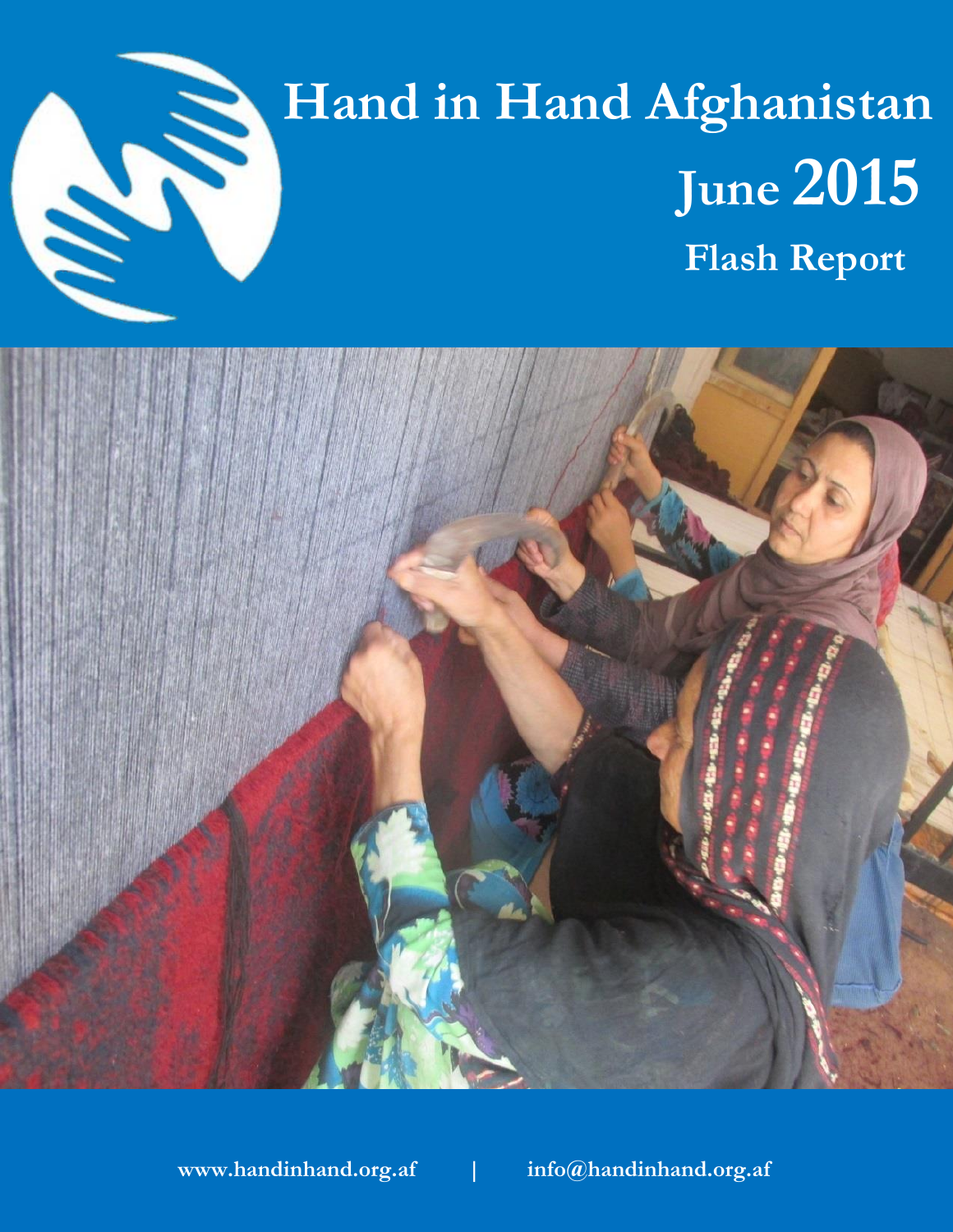

|    | <b>Acronyms:</b> |                                                   |
|----|------------------|---------------------------------------------------|
| 1  | <b>AFN</b>       | Afghanis - Afghanistan currency                   |
| 2  | <b>BDS</b>       | <b>Business Development Services</b>              |
| 3  | <b>CDC</b>       | Community Development Council                     |
| 4  | CIG              | Common Interest Group                             |
| 5  | <b>DDA</b>       | District Development Assembly                     |
| 6  | EIF              | Enterprise Incubation Fund                        |
|    | HiH-Af           | Hand in Hand-Afghanistan                          |
| 8  | <b>MAIL</b>      | Ministry of Agriculture, Irrigation and Livestock |
| 9  | MIS              | Management Information System                     |
| 10 | <b>MRRD</b>      | Ministry of Rural Rehabilitation and Development  |
| 11 | <b>SHG</b>       | Self Help Group                                   |
| 12 | <b>SLP</b>       | Sustainable Livelihood Program                    |
| 13 | <b>SME</b>       | Small and Medium Enterprise                       |
| 14 | ToT              | Training of Trainers                              |

### **2. Highlights of the month**

- 5,439 new members **(**3,846 female & 1,593 male) mobilized in to groups under "Reducing poverty and gender inequality by improving household income and financial resilience through enterprise and job creation" project in Sancharak, Gosfandi and Balkhab districts of Sarepul province and the "Sustainable Livelihood Program III" in Keshindeh and Shortepa districts of Balkh province.
- Formation of 852 (516 female & 336 male) new microenterprises in Dare-e-Suf Bala and Payan districts of Samangan province and Aqcha district of Jawzjan province and Shortepa district of Balkh province. As well as, 19 female microenterprises those were already economically engaged in the market have expanded their enterprises. All these microenterprises have resulted in creation of 1,271 jobs (60.5 % female).
- Number of 665 group members (600 female and 65 male) successfully completed different vocational skills trainings such as Poultry, Tailoring, Wool spinning, and Beekeeping in Dare-e- Suf Bala and Payan districts of Samangan province. These trainings are fundamental for starting and growing businesses.
- 794 enterprise start-up toolkits were distributed to 460 female & 334 male eligible members in Darae-Suf Bala and Payan districts of Samangan province. The toolkits are small grant-based asset transfers, aimed at catalyzing enterprise growth. The toolkits provide a majority of inputs and tools required to grow businesses in a selected sector, conditional upon business plans, completed vocational skills training and complementary contributions from the individual members. Mentoring visits are continuing to the enterprises established/enhanced by HiH Af technical staff, trainers and VEFs, and during the month one checking rearing CIG from Aqcha district is linked to the market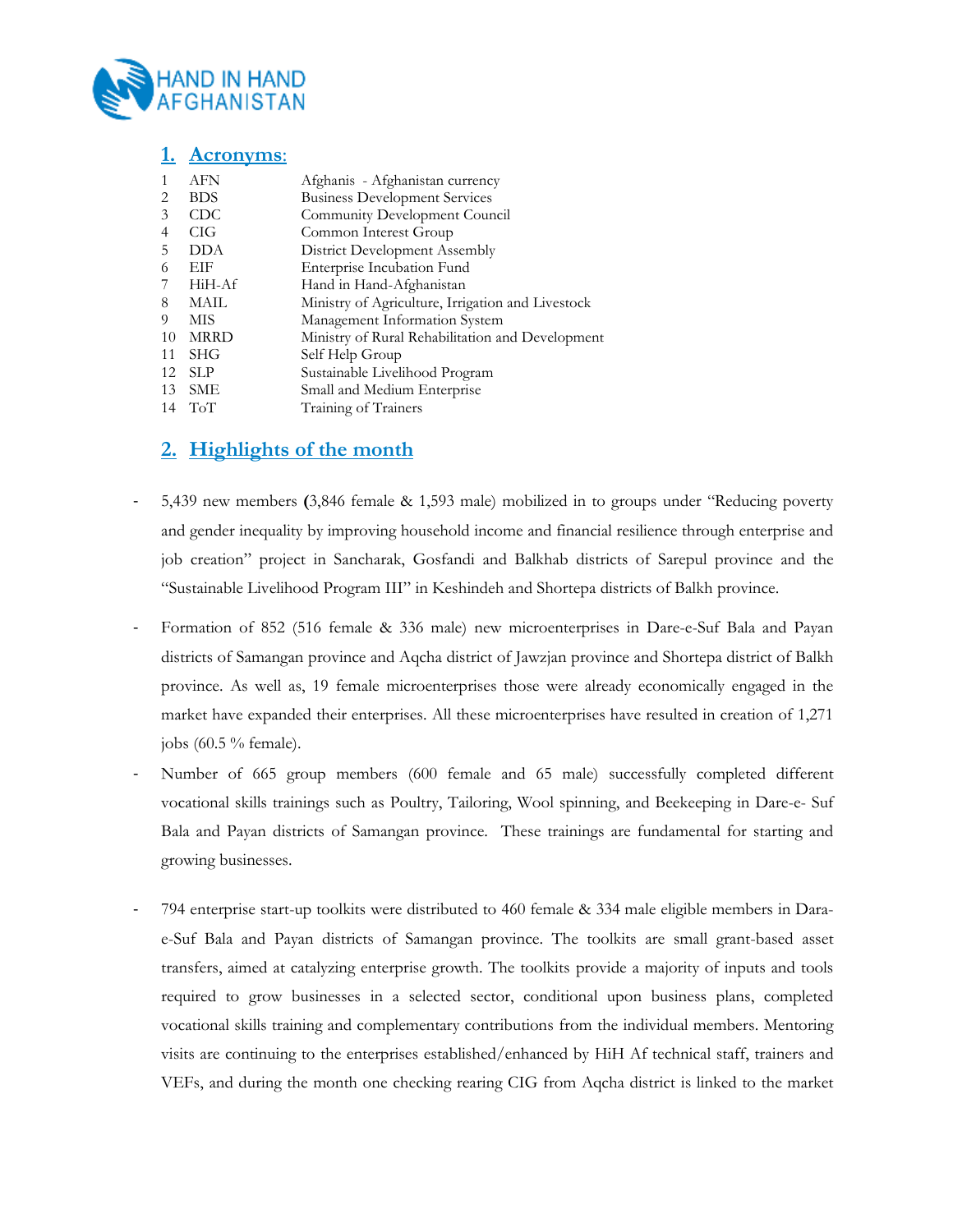

and poultry farmers from both Dara-e-Suf Bala and Payan are linked to Mazar poultry market to access feed and medicine.

- Under "Supporting rural entrepreneurship and promoting women's socio-economic empowerment" project in Dara-e-Suf Bala and Payan districts of Samangan province 1,553 illiterate group members (878 female & 675 male) have successfully graduated from Life Skills training and have received graduation certificates from HiH Af. The life skills trainings have been offered on needs basis to members for a period of 6 month. It has covered a wide range of topics including enterprises, skills, social awareness, hygiene & health, environment, knowing oneself, human rights, the country and culture, etc. Therefore, the training besides enabling members to read, write and do basic calculation it also increases their awareness in the above areas. The life skills classes started during December 2014 and Hand in Hand Afghanistan has provided the participants with a text book and the required stationery, while the community has actively taken part by providing rooms for classes with no cost. The trainings have positively contributed in achieving the outputs of the program.
- Sum of AFN 353,656 recollected as repayments of EIF loan from groups during the month which has increased the repayment rate to 87.1 %**.**
- Sum of AFN 1,057,300 saved within the groups by members in Dara-e-Suf Bala and Payan districts of Samangan province, Aqcha district of Jawzjan province, Shortepa and Keshindeh districts of Balkh province and Gosfandi district of Sarepul province.
- 100 internal loans took place among the group members with a total value of AFN 422,550 in Darae-Suf Bala and Payan districts of Samangan province, Aqcha district of Jawzjan province and Shortepa district of Balkh province. Internal loans aim to utilize group savings accumulated by members for creation and expansion of microenterprises.
- Capacity building training conducted for 26 participants (17 female & 9 male) including the District Officers, District Assistants and VEFs and community volunteers in Sanchark and Gosfandi Districts of Sarepul Province. The training aimed to familiarize the participants to HiH network, HiH Afghanistan, its vision and mission, and the HiH implementation model. The training also included effective communication skills and community mobilization skills. The above mentioned staff also received ToT on Module 01, the Group Management for SHGs and CIGs formation and administration.

As well as 16 participants (10 female & 6 male) consisting of District Officer, District Assistant, VEFs of Keshendeh district and 8 (4 female &4 male) of Shortepa district of Balkh province trained on Module 02, Microfinance package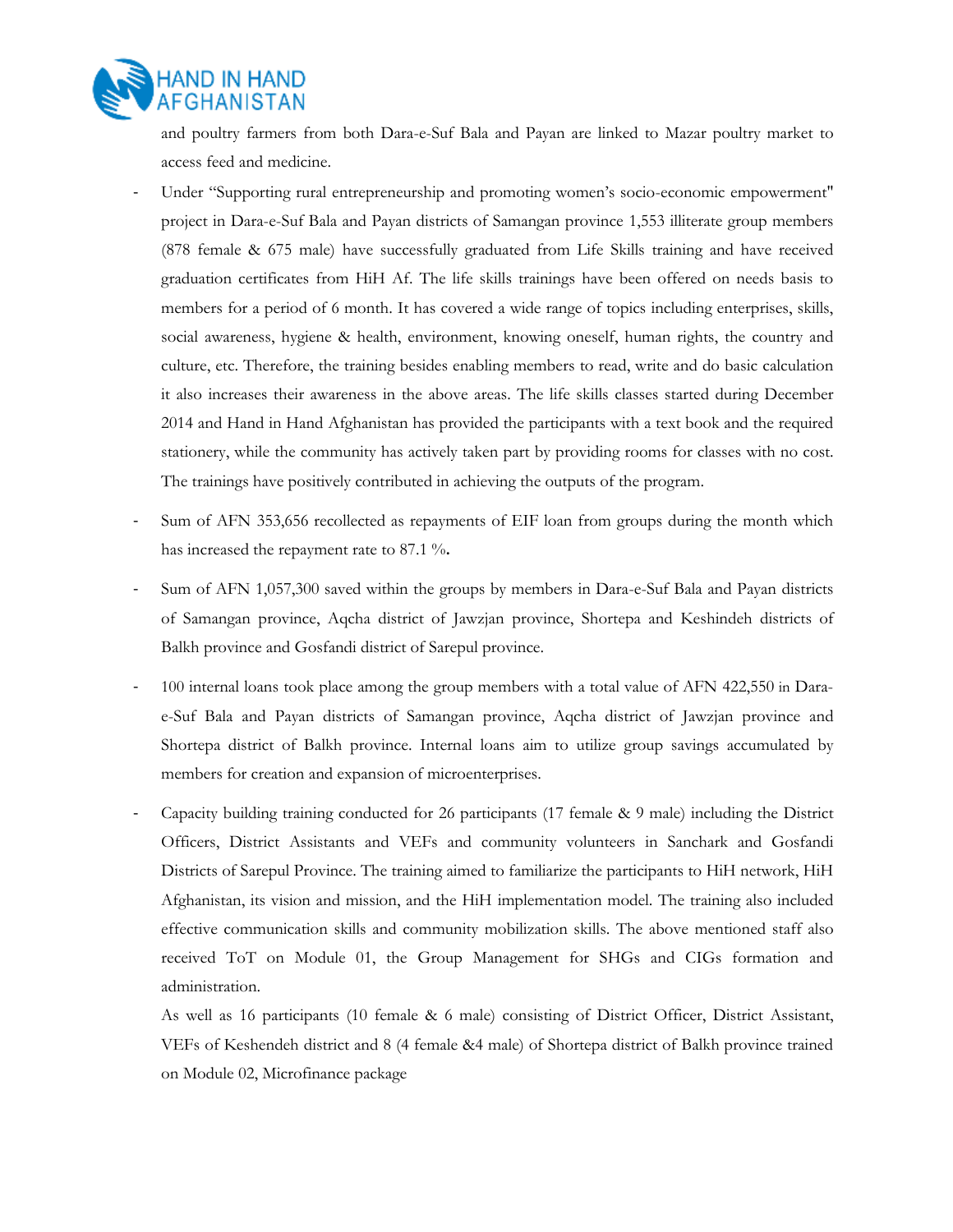

- 2 HiH Af Vocational Trainers received technical training on apiculture/ beekeeping which was facilitated by Department of Agriculture, Irrigation and Livestock in Mazar-e-Sharif. The training was conducted for two days facilitated by trainers from MAIL that focused on technical aspects of beekeeping.
- Monitors from Jawzjan Department of the Economy Directorate, Labor Social Affairs Martyrs and Disables directorate, Women Affairs Department and District Governor's Office representatives monitored HiH Af project activities in Aqcha district of Jawzjan Province. Based on their feedback they were happy with the .progress and appreciated HiH Af for the achievements and extended their further support in the future.



**Government officials visiting a poultry farm during their monitoring visit to HiH Af project in Aqcha District, Jawzjan Province**



**Hand in Hand Afghanistan VEFs receiving Group Management and Microfinacne ToT, Sarepul and Balkh Province**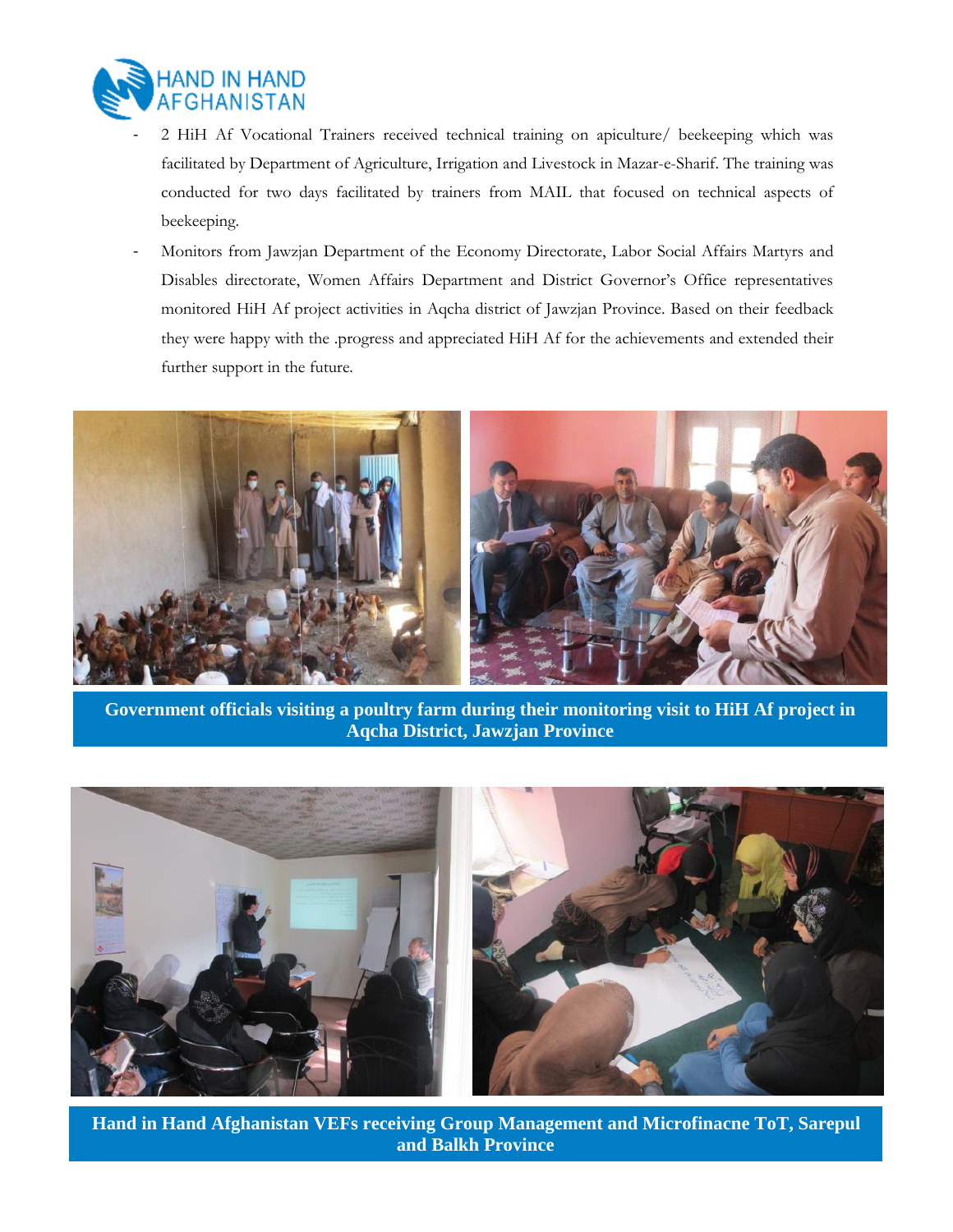

#### **Dorafshan and her strong self-confident!**

Dorafshan is a 19 year old married woman who lives in Dara-e-Suf Payan district of Samangan province with her husband and a child. She joined Zohra SHG in April 2014 where she learned tailoring skill and ways of doing business. After being trained she decided to start her own small enterprise in order to give a helping hand to her husband to cover family expenses. She received the enterprise startup toolkit from Hand in Hand and secured a loan of AFN 1,000 from the group to purchase the other required raw materials to start sewing. Dorafshan receives orders from relatives and neighbors to sew cloths for women and kids and she now earns AFN 4,000 on monthly basis. She has repaid the internal loan to the group and has started stepping towards selfsufficiency and contributes to family expenses properly. Dorafshan is



happy with her job as she says: *"I am very happy to help my family financially and this has given me enough confident to move forward and expand my enterprise."* 

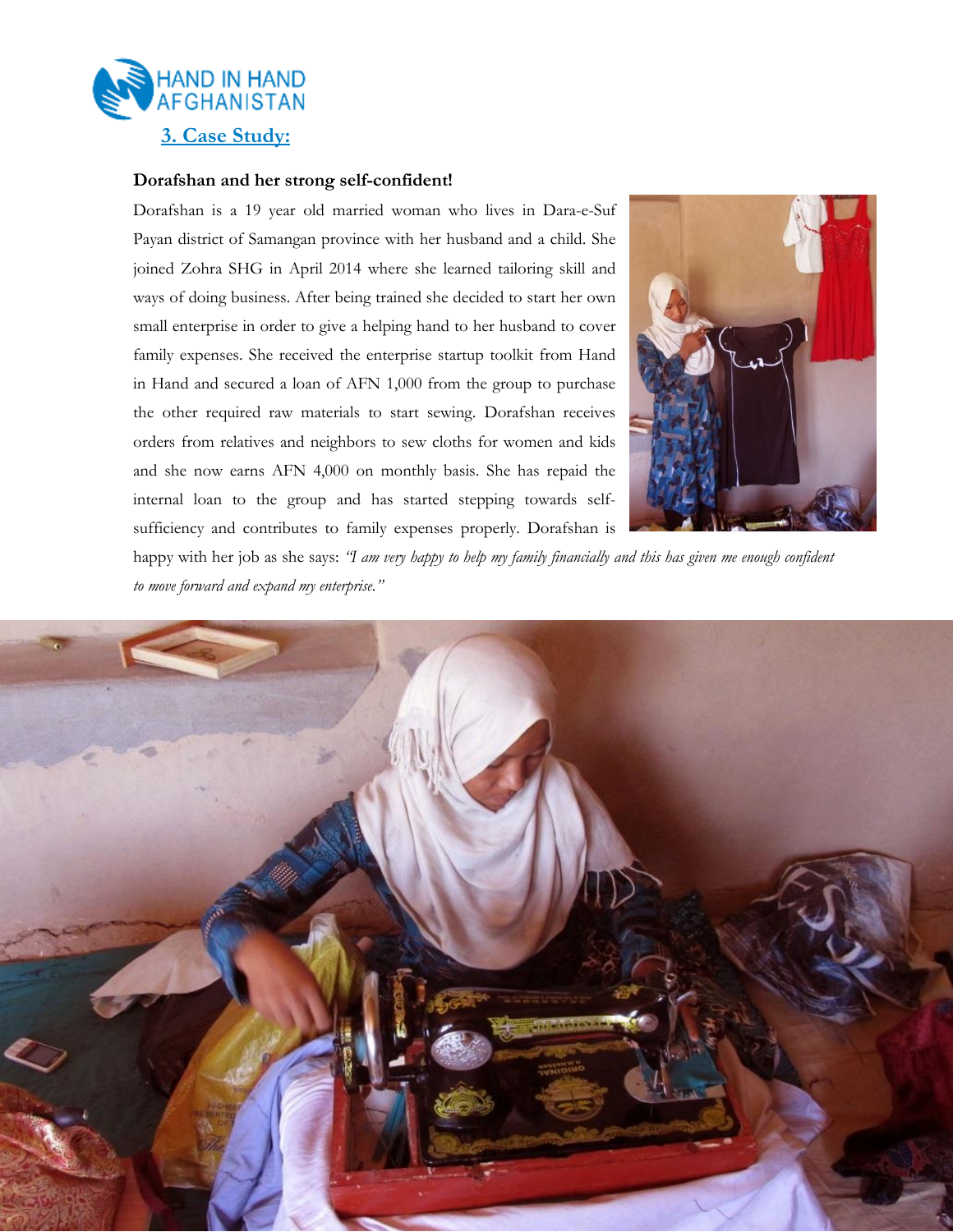

# **4. Table of Summary of Operations:**

|                                                        | Cumulative | Change           | Total at the |
|--------------------------------------------------------|------------|------------------|--------------|
|                                                        | End of     | During           | end of June  |
|                                                        | May        | <b>June 2015</b> | 2015         |
|                                                        | 2015       |                  |              |
| <b>People Engaged</b>                                  |            |                  |              |
| <b>Total Number of Staff:</b>                          | 228        | 9(13)            | 215          |
| - Female                                               | 119        | 3(11)            | 108          |
| - Male                                                 | 109        | 6(2)             | 107          |
| <b>Groups and Microenterprise Promotion</b>            |            |                  |              |
| <b>Total Number of Groups Formed:</b>                  | 1,504      | 352              | 1,856        |
| - Female                                               | 885        | 245              | 1130         |
| - Male                                                 | 619        | 107              | 726          |
| Total Number of Members in the formed Groups:          | 25,297     | 5,439            | 30,736       |
| - Female                                               | 15,023     | 3,846            | 18,869       |
| - Male                                                 | 10,274     | 1,593            | 11,867       |
| Total Number of Groups Active with HiH-Af:i            | 1065       | 1019             | 2084         |
| - Female                                               | 674        | 717              | 1391         |
| - Male                                                 | 391        | 302              | 693          |
| Total Number of members graduated:                     | 5,043      | N/A              | 5,043        |
| - Female                                               | 2,018      | N/A              | 2,018        |
| - Male                                                 | 3,025      | N/A              | 3,025        |
| <b>Total Number of Groups Handed Over:</b>             | 209        | N/A              | 209          |
| - Female                                               | 122        | N/A              | 122          |
| - Male                                                 | 87         | N/A              | 87           |
| <b>Total Number of Microenterprises Formed:</b>        | 7,391      | 852              | 8,243        |
| - Female                                               | 4,643      | 516              | 5,159        |
| - Male                                                 | 2,748      | 336              | 3,084        |
| Total Number of Microenterprises expanded:             | 1,330      | 19               | 1,349        |
| - Female                                               | 881        | 19               | 900          |
| - Male                                                 | 449        | $\Omega$         | 449          |
| Total Number of Jobs Created:ii                        | 12,456     | 1,271            | 13,727       |
| - Female                                               | 7,866      | 769              | 8,635        |
| - Male                                                 | 4,590      | 502              | 5,092        |
| <b>Total Number of Enterprise Startup toolkits</b>     | 4,497      | 794              | 5,291        |
| distributed                                            |            |                  |              |
| - Female                                               | 3,452      | 460              | 3,912        |
| - Male                                                 | 1045       | 334              | 1379         |
| <b>Total Number of Members trained in Group</b>        | 22,717     | 8425             | 31,142       |
| Management Package:iii                                 |            |                  |              |
| - Female                                               | 13,178     | 6000             | 19,178       |
| - Male                                                 | 9,539      | 2425             | 11,964       |
| <b>Total Number of Members trained in Microfinance</b> |            | 462              |              |
| package:iv                                             | 18,382     |                  | 18,844       |
| - Female                                               | 11,192     | 310              | 11,502       |
| - Male                                                 | 7,190      | 152              | 7,342        |
| Total No. of Members trained in Business               |            | N/A              |              |
| Development package:v                                  | 17,637     |                  | 17,637       |
| - Female                                               | 10,939     | N/A              | 10,939       |